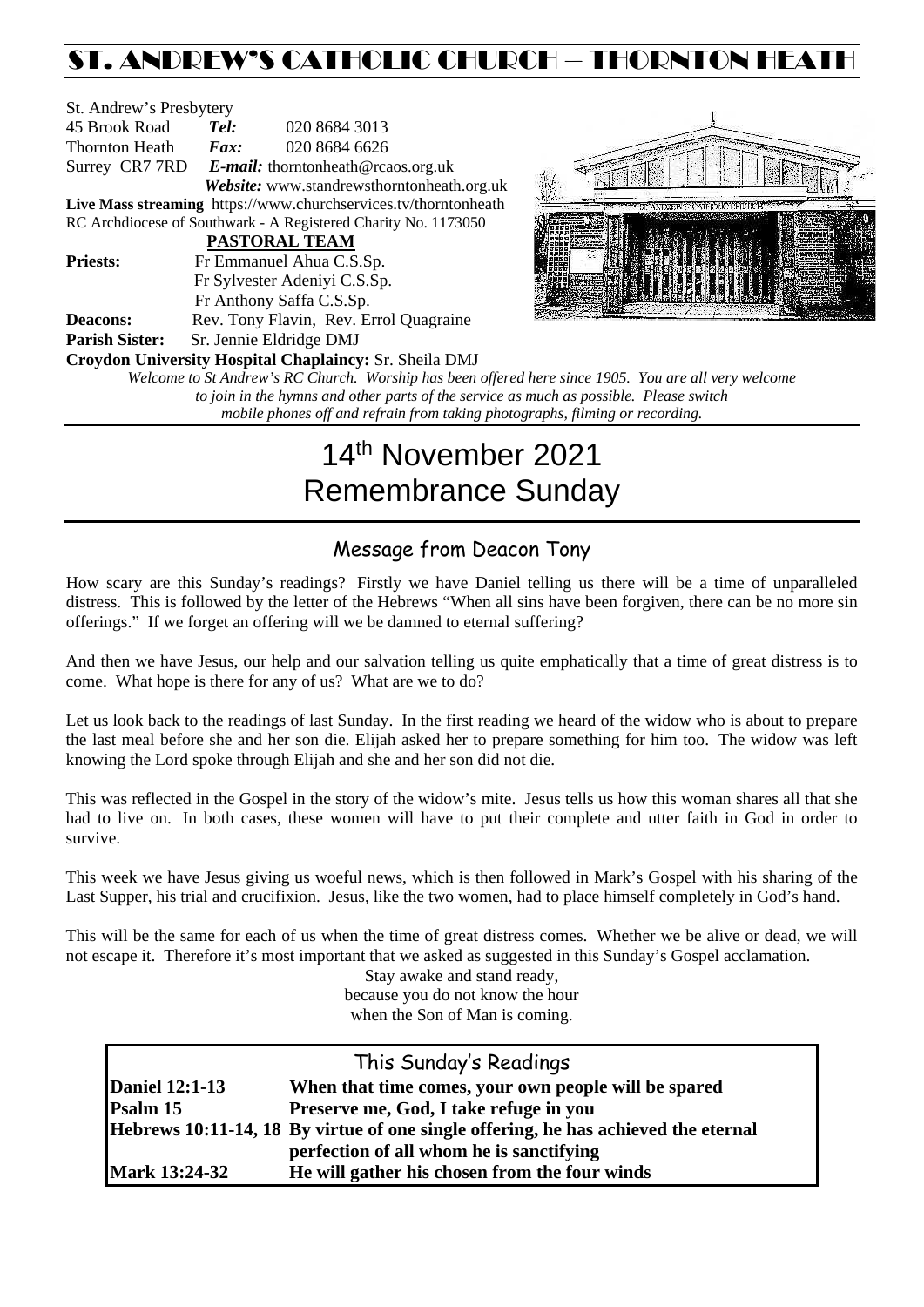### Diary for the Week

|                                          |                    | $5.21$ $1.51$ $1.15$ $1.75$            |                                     |
|------------------------------------------|--------------------|----------------------------------------|-------------------------------------|
| <b>Sunday 14th November</b>              |                    | 6.00pm (Saturday) First Mass of Sunday | For the people of the Parish        |
| Remembrance Sunday                       | 9.30am             | <b>Mass</b>                            | November List                       |
|                                          | 11.30am            | <b>Mass</b>                            | For the War Dead                    |
|                                          | 6.00 <sub>pm</sub> | Mass                                   | Deceased Members Arthur Family RIP  |
| World Day of the Poor                    | $7.00 - 9.00$ pm   | <b>Charismatic Prayer Group</b>        |                                     |
| Monday 15 <sup>th</sup> November         | 7.30am             | <b>Mass</b>                            | November List                       |
|                                          | 10.00am            | <b>Mass</b>                            | Justice Edu RIP Anniv               |
| Tuesday 16 <sup>th</sup> November        | 7.30am             | <b>Mass</b>                            | November List                       |
|                                          | 10.00am            | <b>Mass</b>                            | Sheridan Family (F)                 |
| Wednesday 17th November                  | 7.30am             | Mass                                   | November List                       |
|                                          | 10.00am            | Mass                                   | Ify Ezike - Birthday                |
| <b>Thursday 18<sup>th</sup> November</b> | 7.30am             | <b>Mass</b>                            | November List                       |
|                                          | 10.00am            | <b>Mass</b>                            | Patrick Sheehan RIP                 |
| Friday 19 <sup>th</sup> November         | 7.30am             | <b>Mass</b>                            | November List                       |
|                                          | 10.00am            | <b>Mass</b>                            | Antonio Carvalho - Wellbeing        |
|                                          | $10.30 - 12$ noon  | <b>Adoration</b>                       |                                     |
|                                          | <b>6.30pm</b>      | <b>Brownies/Guides (hall)</b>          |                                     |
| <b>Saturday 20th November</b>            | 9.30am             | <b>Mass</b>                            | November List                       |
|                                          | $10.00 - 10.30$ am | <b>Confessions</b>                     |                                     |
|                                          | $5.00 - 5.30$ pm   | <b>Confessions</b>                     |                                     |
|                                          | 6.00 <sub>pm</sub> | <b>First Mass of Sunday</b>            | For the people of the Parish        |
| <b>Sunday 21st November</b>              | 9.30am             | <b>Mass</b>                            | Deceased Members Freeman Family RIP |
| Our Lord Jesus Christ,                   | 11.30am            | <b>Mass</b>                            | Thomas & Snigdha Arthur - $34th$    |
| King of the Universe                     |                    |                                        | <b>Wedding Anniv</b>                |
|                                          | 6.00 <sub>pm</sub> | Mass                                   | November List                       |
|                                          | $7.00 - 9.00$ pm   | <b>Charismatic Prayer Group</b>        |                                     |

Church cleaners: this week: Fifi's Group, next week: Sancho's Dusters

## St. Andrew's Parish Notices

#### **FACEMASKS**

Please can we ask you to continue to use a face covering if you are able to and to use the hand sanitiser when entering our Church.

#### **SECOND COLLECTION FOR THIS WEEKEND**

The second collection this weekend will be for the Archbishop's Administration Fund. This collection helps to meet the cost of the central administration of the diocese.

#### **CONFIRMATION GROUP**

The Confirmation Candidates would like to thank everyone who supported them at the cake sale last Sunday in aid of their two charities, The Sickle Cell Society and Croydon Association for Young Single Homeless. It raised the amazing amount of £154.67, thank you again.

#### **MASS SUNG IN LATIN DURING NOVEMBER**

During the month of November, the 11.30am Choir, the Mass will be sung in Latin.

#### **NOVEMBER PRAYERS FOR THE DECEASED**

During the month of November we particularly pray for those who have died. A list of the deceased whose funerals took place here at St Andrew's will be displayed in the front of the Altar. Anyone who has a relative or friend who has died elsewhere in the last year should give in their names and date of death to the office or to one of the Priests and the name will be added.

Please put the names in a Holy Souls envelope together with your offerings in the basket before the Altar from the beginning of November. These envelopes will be brought up during each Mass in the month of November. On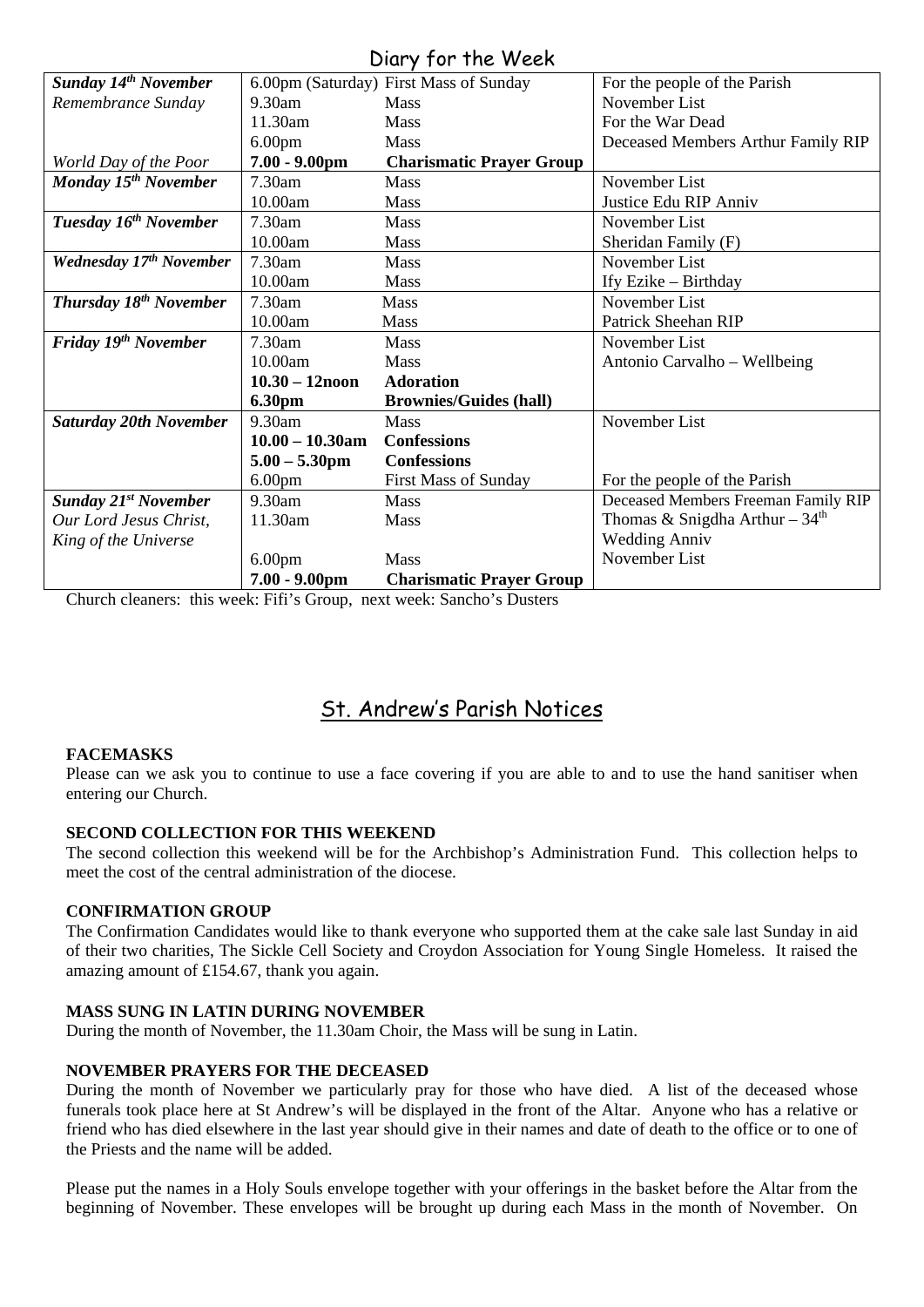Saturday 27<sup>th</sup> November at 9.30am we will hold our annual Mass for those who have died in the last year, we hope you can join us.

#### **DBS CERTIFICATES FOR VOLUNTEERS**

Please could existing volunteers who need DBS (Disclosure and Barring) checks please email their full name to [thorntonheathsg1@safeguardrcaos.org.uk](mailto:thorntonheathsg1@safeguardrcaos.org.uk)

The online process will then be actioned. This includes; Eucharistic Ministers, Catechists for Children, Adult Altar Servers, Children's Liturgists and any parish group helpers for vulnerable adults or children. It is everyone's responsibility to ensure that our parish is a safe place and the DBS certificate issued must be through the RC Diocese of Southwark and not another body even if it is current and valid.

#### ST ANDREW'S CHOIR

The Choir at St. Andrews warmly welcome parishioners who would like to join the choir. If you can play an instrument, read music or have a love for singing you are most welcome. For more details or to sign up please speak to one of the choir leaders after Mass.

#### **CHARISMATIC PRAYER GROUP**

Please join us as our group has resumed prayer meetings every Sunday evening in the Church from 7.00 – 9.00pm. All are very welcome to come along and join us in praises, prayers, Bible studies and youth group ministry. For further details please call Stella on 07983 775879.

#### **A DAY WITH JESUS**

The A Day with Jesus Group have resumed their meetings in St Andrew's Church. Please join them to pray together, sing praises, worship, say the Rosary, Divine Mercy and Adoration. The group meet every fourth Saturday of every month  $(27<sup>th</sup>$  November and but not this December) from  $12.30 - 4.00$ pm. All are very welcome to come along, for further information please call Simon on 07947 493683.

#### **ADORATION**

Please come in and spend some time in the presence of Our Lord in the Blessed Sacrament for Adoration every Friday from 10.30am – 12noon.

#### **ALL NATIONS CATHOLIC CHARISMATIC GROUP UK - FOODBANK**

The group have launched a food bank project in order to help families who are in need of extra help with regards to some food items. This will be held in St Andrew's hall every second Saturday every month until the end of the year. The next one will be on Saturday  $18<sup>th</sup>$  December approximately from  $12.00 - 1.00$ pm. We would welcome any food donations, tinned, dry packets, etc. Please see the poster in the porch for more info and contact details. If you know of any families who may benefit from this, please let them know.

#### **ROSARY GROUP**

We have re-started our Rosary Group in the Church. If you would like to join us, please do come along Monday to Saturday after the 10am Mass during the week and on Saturdays after the 9.30am Mass. All are very welcome.

#### **REPOSITORY**

The Repository will be open after the 9.30am and 11.30am Masses on Sunday. We have some 2022 calendars and Christmas cards already in so please visit to make your purchases early.

#### **RECENTLY DECEASED**

The funeral for Darren Kowlessar RIP will be on 22<sup>nd</sup> November at 12noon followed by a reception in our hall afterwards.

#### **MISSION CALENDAR**

There are some 2022 calendars in the porch, please take one home.

#### **CAFOD WORLD GIFTS**

Please take home with you a CAFOD World Gifts booklet for 2021-22. By buying World Gifts you are standing in solidarity with people suffering injustices all over the world and giving an opportunity to build a better future.

Also we have received a letter from CAFOD to thank us for our Harvest Day collection, we raised £267.70, thank you for your continued support.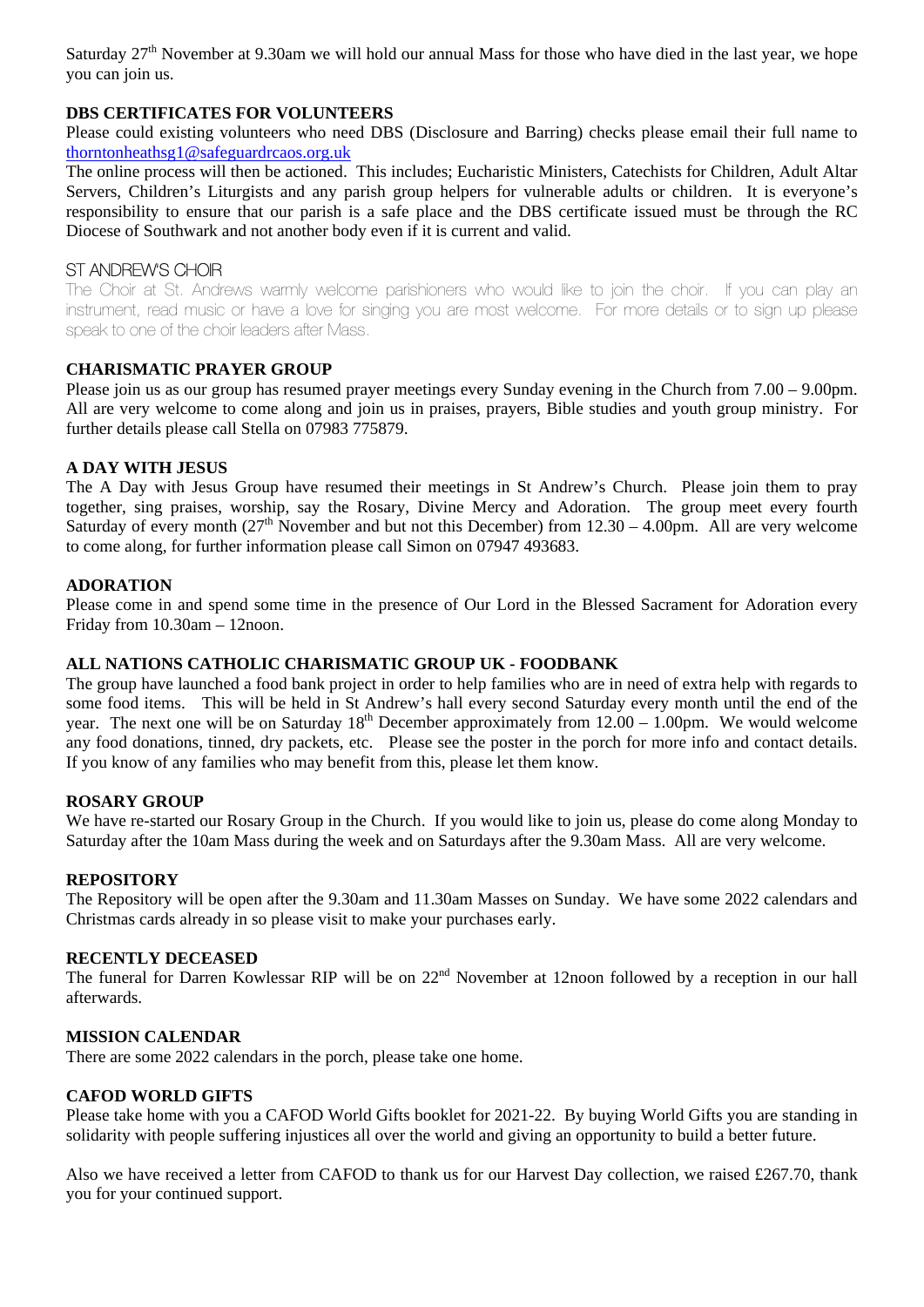#### **CHURCH CLEANERS WANTED URGENTLY**

We really need more people to help with the task of cleaning God's house. Especially over the past year the burden has fallen on just a few who are having to cope on their own so if you can spare an hour or two and would like to help by joining one of our groups, please contact Fifi on 07932 764273. Thank you.

#### **SECOND COLLECTION NEXT WEEKEND**

The second collection next week will be for the Catholic Youth Services. The collection taken on National Youth Sunday supports youth work in the diocese and beyond, especially the Southwark Catholic Youth Service.

#### **CATHOLIC RESPONSE TO CLIMATE CHANGE**

The Archdiocese of Southwark is delighted to formally announce that it is divesting from fossil fuels to protect our impact upon the environment. The head of the Catholic Church in England and Wales, Cardinal Vincent Nicholls, has written to the Prime Minister asking him to support poor and vulnerable communities facing "devastating effects of climate change". Pope Francis calls on the political decision makers who will meet at COP26 in Glasgow to urgently provide effective responses to the present ecological crisis and in this way to offer concrete hope to future generations.

#### **BUILDING A BETTER MARRIAGE**

Here is a gift for husbands and wives, an opportunity to spend a morning online exploring and improving your relationship. It's for couples with average-to-good marriages who would like to make them a bit better. There is no group sharing. The date: Saturday January 8, 9am–1pm. Booking is essential: phone 07983 524 727 or email [mflkent@rcaos.org.uk](mailto:mflkent@rcaos.org.uk) There is a nominal charge of £10 per couple.

#### **GRIEF IN LOSS: HOPE IN CHRIST**

Have you been bereaved? This weekend being held at Aylesford Priory is for you, for anyone who has lost a loved one through death; an opportunity to mourn but also to share with and be supported by others. The date is March 4-6. For more information phone Elizabeth Partridge on 01303 670 880 or email [enquiry@thefriars.org.uk](mailto:enquiry@thefriars.org.uk)

#### **ST ANDREW'S CHURCH SYNODAL PROCESS**

Pope Francis has called a Synod of bishops to meet in October 2023. The Theme of this Synod is not dogma or structure it is unique "Listening to the Holy Spirit". Every Catholic in the world is called to participate by a common process of sharing the Gospel. Every voice and opinion is valid. The First stage is "What is the Holy Spirit saying to us, here in Thornton Heath in this parish of St. Andrew's?". There are three topics, Communion, Participation, and Mission. This is what is planned over the next three weeks. We will take one of these and we are encouraged to share with honesty, and openness about real life experiences and to reflect on what the Holy Spirit might be revealing in what we share with one another.

- 1. Next Thursday Evening **November 18th** those who wish to meet in the parish hall from **7.30pm - 9pm** to prayerfully use the process
- 2. Individuals and groups can also do this through prayerfully following the process which is printed on the sheet in the newsletter. There is an email address standrewssynodprocess  $2021$  @gmail.com to which all responses from the parish of St.Andrew' s can be sent. If you do not wish to be part of the "parish listening", responses can be sent directly to the diocese at [synod@rcaos.org.uk](mailto:synod@rcaos.org.uk)

We will give a short feedback in the newsletter on the Sunday after every meeting. We have a month to submit the parish response (not a lot of time).

#### **Participation (this was from last week)**

Please list which questions were used. If you reflected on questions other than those offered on the diocesan website, please provide them here as well.

- Q1 a) Reflecting on 16 months of the pandemic, how has participation in your parish been affected?.
- A1.1 Reduction in mass attendance (especially of young families)
- A1.2 Hard to get catechists etc pool of people reduced
- A1.3 Parishioners feel threatened
- A1.4 Finance and the Sacraments, Prayer-life and the people also affected by Pandemic
- A1.4 Their faith may have been shaken "God, where are you?"
- A1.5 Early during the Pandemic, Prayer session held in the Church car-park and communion shared
- Q1 b) Were these issues there before?
- B1.1 General lack of participation prior to Covid all of which was supplanted by the Pandemic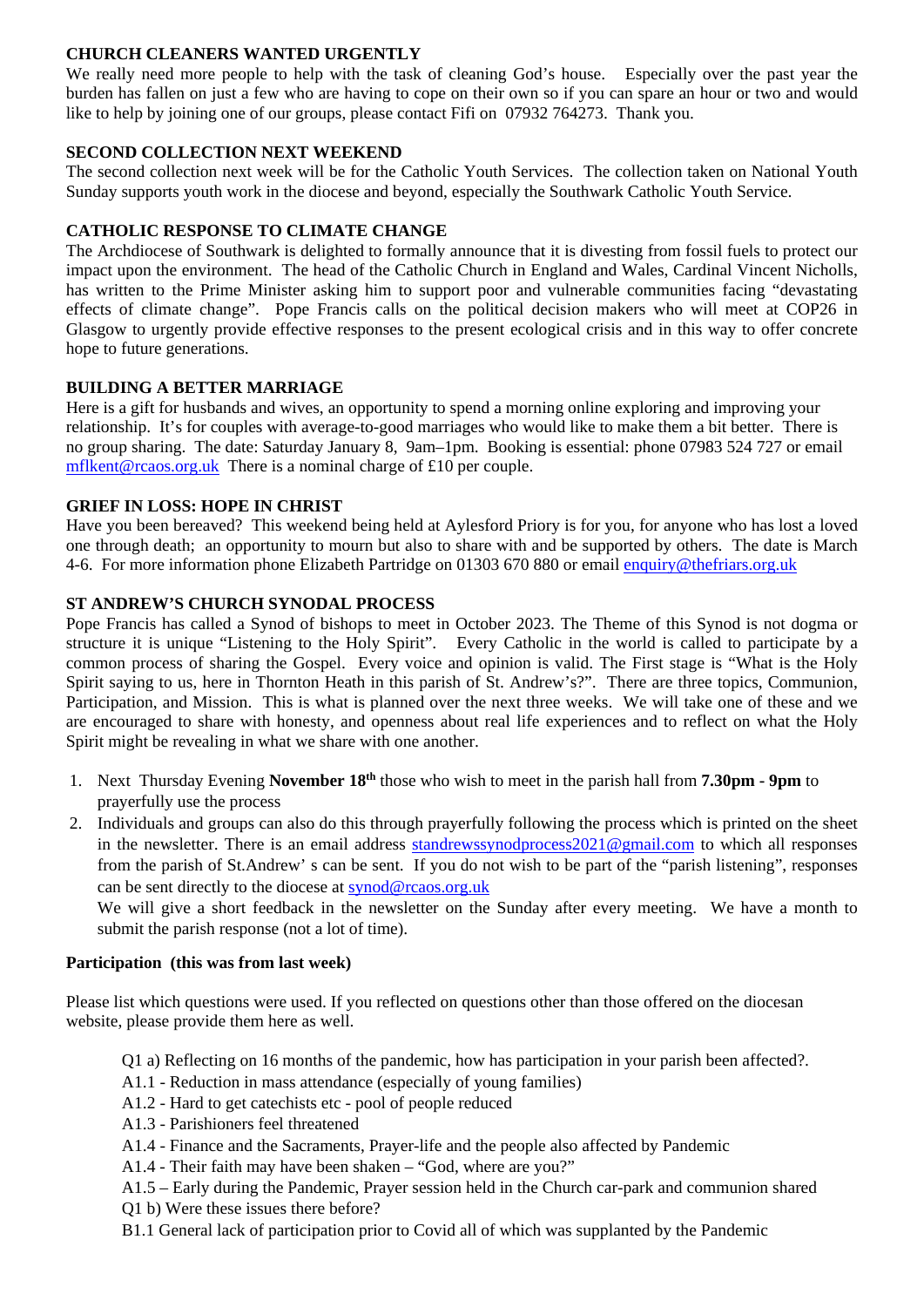Q2 How can participation be strengthened moving forward into the future?

A2.1 – Church should show a friendlier face – welcome newcomers at the end of mass – collective prayer for parishioners'' birthdays.

A2.2 – Re-start teas and coffees after Sunday morning masses

A2.3 - Find a project that will unite people across all masses

A2.4 – Inviting; Welcoming; Belonging

A2.5 – Priest to communicate homily concisely and clearly to engage the congregation

A2.6 – Develop a sense of the sacred

A2.7 – People don't know what it's like if they haven't been so scared – don't know what procedures are in

place. Some smaller churches notice when someone is missing but as we such a big parish, it's too difficult.

A2.8 – Welcome new faces and encourage them to join in and participate

(summer fayres – but these are at the schools)

A2.9 – Meet to build community – resurrect the 5 councils

Parish council; Finance; Social; Maintenance; and Liturgy. It's our parish and shouldn't be down to the Clergy and Pastoral team.

Parish AGM.

A2.10 – Morning Prayer and Use of Missal – not possible as books not allowed. Prayers not known as books not available.

A2.11 – How do you reach people who aren't involved in groups? We feel guilty because we see people and don't know their names. People who go to the same mass as we do but don't know them. If someone has died. You may know there face but not their name. One parish puts picture by their name – it is helpful.

A2.12 – Newcomers' Mass – important

A2.13 – Communication *so* important – Newsletter – none during Covid

A2.14 – If on your own during covid – great if someone could do your shopping for you but very scary. Had a welcome call from Rev Tony – helpful

A2.15 – A bit of an issue before pandemic, but pandemic exacerbated situation – lack of participation – people felt that others were not coming and /or socializing. Some Parishes have not moved as far as we have – some not allowed out of benches – no Readers – no Eucharistic Ministers. Choir now back (and everything) Priests did asks that it would be nice to keep our masks on and sing. A lot of courage to come back and feel welcome.

A2.16 – Planning – Promtion – Encouragement – Communication – Collaborative Effort

A2.17 – Need to introduce and encourage groups within the church to facilitate Bible studies which fosters interactions and inclusion

A2.18 – To reach active parishioners who may be sick or house-bound

A2.19 – Introduce sports and games arena

Q3 – What are the means by which different voices can be heard in your Parish (particularly those on the periphery)?

A3.1 – Priest are there 24/7 – a channel of communication is need (electronic)

A3.2 – Conscious that we are not connecting with some eg spouses of Catholics – but we have no solutions.

A3.3 – Representatives from schools, hospitals, nursing homes – giving talks- enlightening Parish on how to help. Fire Brigade / Police to give talks in the hall / Neighbourhood Watch as well

A3.4 – St Damien's Group, Legion of Mary, S V P – develop these groups

A3.5 – Single People often not included as greater effort needed. Families and Children included through the school. The elderly especially as we do not have the Seniors' Group meeting now – especially in the evenings as we do not have the minibus. Loss of the minibus a tragedy – even with drivers – is it still viable in terms of cost etc..

A3.6 – Those on the periphery - reach out – smile – kind words – also active listening – to enable them to heal - connecting, chatting with people – "I am here – you matter – I too matter. Many people full of their own self-importance leads to society fragmenting – to loneliness – families and young people coming to mass – lack of teenagers – readers - they need to be consulted and respected in their wishes – aspirations and to be affirmed – Pantomime outings – get the youngsters to support the elderly. Young mothers to be supported in the life of the church and given opportunities to pray together- eating out.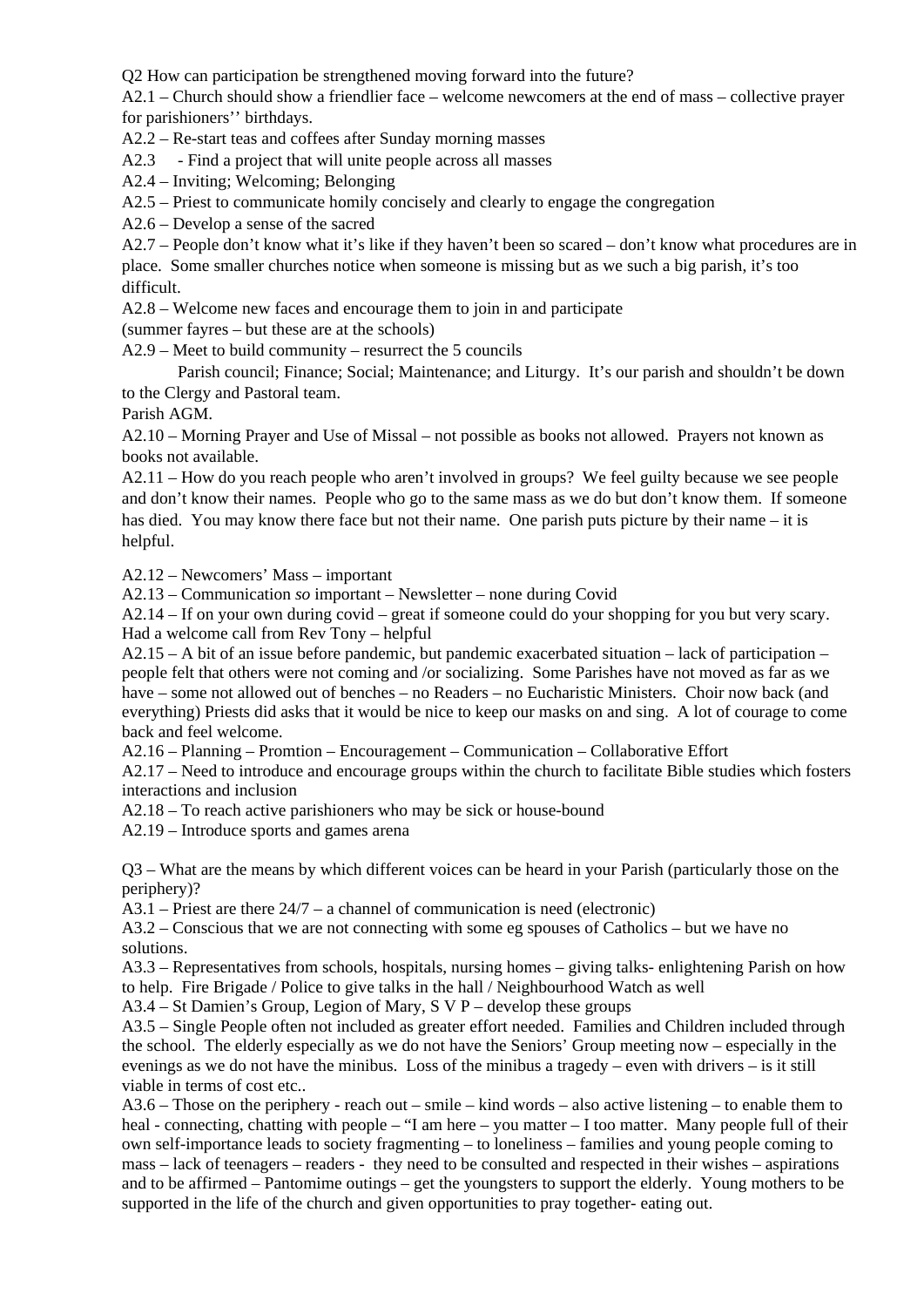A3.7 – Suggestions boxes – promotion of Email communications – Promotion of Parish Surgery – Groups are conducive to communication

A3.8 – Parish could organise Sacramental Talks (life in the Spirit Seminars)

A3.9 -Missionaries giving talks

Q4 Which Groups and individuals are least included in your Parish

A4.1 – Physical impaired people

A4.2 Lapsed Catholics – Sensory impaired people

A4.3 – Youth – Special Needs – Bus Drivers – Re-start – Regenerate

A4.4 – Welcome Newcomers – Welcome for First-Timers

A4.5 – Birthdays – Anniversaries

- A4.6 Youth Teenager to 20s Single men and women
- A4.7 All- abilities groups

A4.8 – Mothers and Toddlers

A4.9 – Youth Club

A4.10 – Youth Representative on Council – Voice of Youth

Q5 – How can you broaden Christian identity?

A5.1 – Catechesis Classes eg for the Divorced

A5.3 – Inspirational Film Nights

A5.4 – Legion of Mary reaching out door-to-door – home visits

A5.5 – Book barrow in front of the Church

A5.6 – Is there a difference is we include people? – if people ask you about your faith at the gym, for example, RCIA and RCIC – then people may be baptized even!

A5 7 – Home visits – Distribution of Holy Communion – Faith Sharing – Creation of small Christian Communities – use of Minibus for Parishioners' transportation – Home confession – More food/ food donation for food bank

A5.8 – By sharing your faith with other people – even with other denominations

A5.9 – involve people in the church's ministry – by making them responsible

A5 10 – Invites couples to share their experience at Mass – such as on Holy Family Sunday

Q6 – How do you currently participate personally in the life of the church? How much responsibility do you have as an individual?

A6.1 – Reader at weekday mass – cleaner at church – St Damine's Group – Attending Mass – Legion of Mary bridges three Parishes – St Michaels/St Andrews/ St Elphage's – and that's the way forward!

A6.2 – Full-time minister at School – Full-time Parish Sister, catechesis and visiting

A6.3 – In the hospital - Reader and Eucharistic Minister – Catechist, hard work and difficult but rewarding and fruitful – safeguarding always busy but important – Teas and Coffees after mass – when you children have left school you are not so involved – parade mass and children's liturgy

A6.4 – Visiting people of the parish who are sick – who are in prison – or dying

A6.5 – We can always encourage and advise people when the church is open

Q7 – How can we better enable full participation and core responsibility in the life of the church at the Parish and Diocesan levels?

A7.1 – Start Deanery Meetings for the laity – Confirmation Syllabus – United Syllabus for Sacrament Preparation

A7.2 – Promotion of collaborative ministry – Servers, Readers, Extraordinary Minsters of Holy Communion, Greeters, Offertory – Jobs and Role- Sharing

A7.3 – Catechesis through sub-groups for older groups, younger groups – to promote confidence to discuss their challenges with the faith and their identity

A7.4 – Organise a talent hub

A7.5 – Come to the parish with any instrument you know how to play

A7.6 – Identify the gifts and talents of the parish and encourage them to share them

A7.7 – learn to delegate and empower

A7.8 – encourage those who are yearning to help

A7.9 – we are all "the Church" – collaborative ministry and pastoral team – inviting people to join in coresponsibility

A7.10 - Episcopal Vicar for the Religious had to phone lots of people during Covid – not able to visit in care homes – many isolated and suffered death